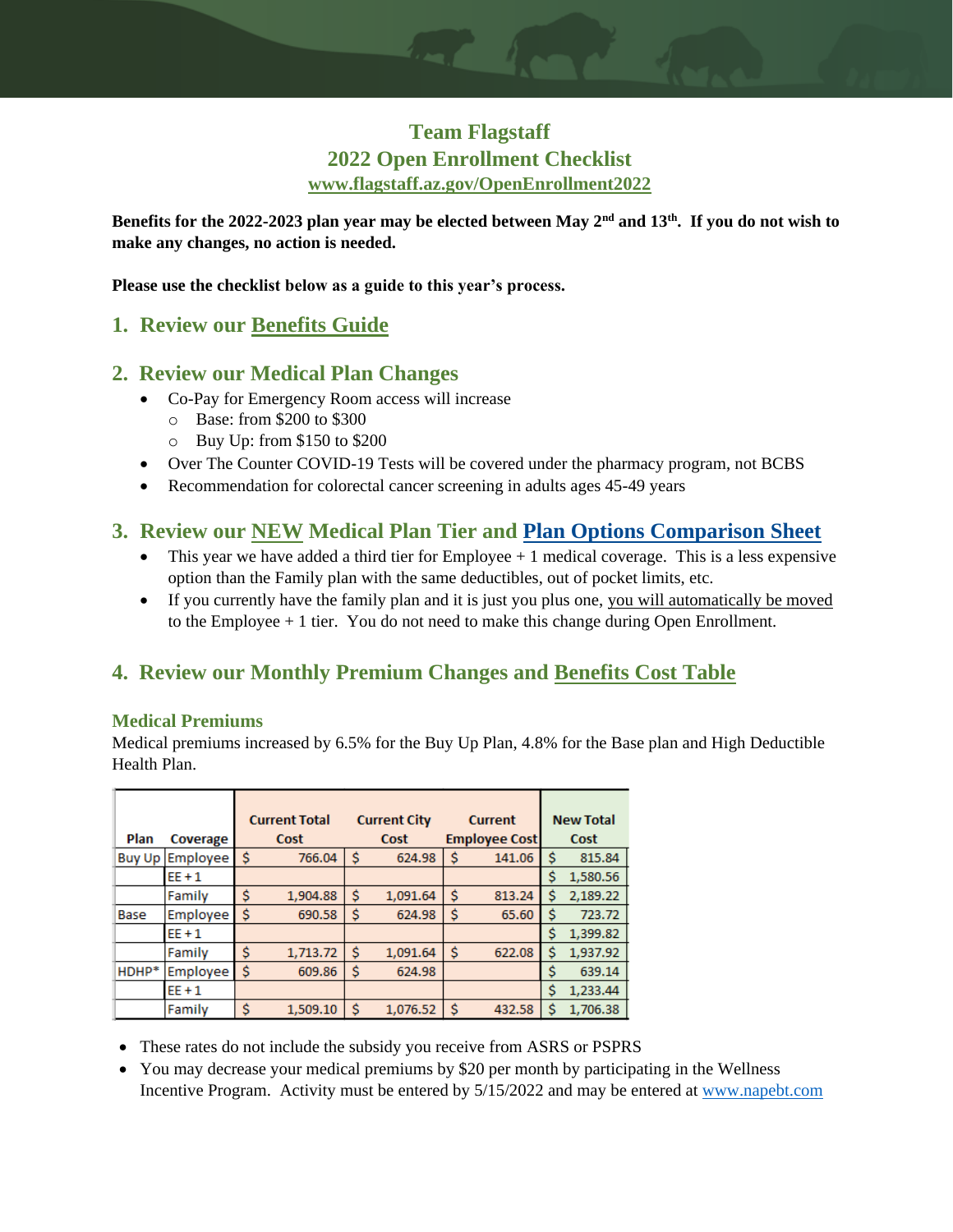• If you completed Level 2 of the Wellness Incentive Program, your **check will be mailed to you in August**

#### **Dental Premiums**

Dental premiums increased by 4% this year.

| Plan | <b>Coverage</b> | <b>Current Total</b><br>Cost | <b>Current City</b><br>Cost | <b>Current</b><br><b>Employee Cost</b> | <b>New Total</b><br><b>Cost</b> |
|------|-----------------|------------------------------|-----------------------------|----------------------------------------|---------------------------------|
|      | Dental Employee | 36.00                        | 36.00                       |                                        | 37.44                           |
|      | <b>Family</b>   | 96.56                        | 36.00                       | 60.56                                  | 100.44                          |

## **5. Review and/or Make Changes to Your Benefit Options**

☐Sign in to access the Online Benefits Center at [www.napebtbenefits.com](http://www.napebtbenefits.com/)

- Choose City of Flagstaff from the dropdown menu and click **Select**
- Login ID = first initial of first name + full last name plus 4-digit employee number (Flast1234)
- Password = log in with your current password, or if logging in for the first time, use your 4-digit birth date MMDD
- Click **Enroll Now** to begin

#### *If you experience problems with the website or logging in to the website, call the Employee Benefits Center at 1-800-307-0230 between Monday and Friday, 5:00 am to 5:00 pm.*

□Click Get Started to access Alex, our online benefits counselor OR

□Click **Proceed** after reviewing and updating the information on each page

□Click **Enroll** to change or confirm your plans for medical, dental, and vision  $\square$ Proceed through all the screens

**□Click Submit These Elections** for your benefit elections to be saved. If you do not, your elections won't be saved, there will be no record or proof, and your changes will not be made. ☐Print or save your confirmation statement

## **6. Earn your [Wellness Incentives](http://www.napebt.com/) by 5/15/2022**

 $\Box$ Earn the \$240/year Health Plan Discount by completing your 4-part annual checkup or Health Plan Seminar

 $\Box$ Earn the \$120 Wellness Incentive by attending the Wellness Seminar (online)

- If you are completing the seminars, be sure that you watch all videos in their entirety and ensure "100%" is displayed under the seminar title.
- For assistance, contact [support@konnected.ca](mailto:support@konnected.ca)

That's it! Still have questions? See the contact information below for additional assistance.

| Open Enrollment Website:         | www.flagstaff.az.gov/openenrollment2022                 |
|----------------------------------|---------------------------------------------------------|
| <b>Employee Benefits Center:</b> | 1-800-307-0230                                          |
| HR:                              | (928) 213-2090 or <b>openenrollment@flagstaffaz.gov</b> |